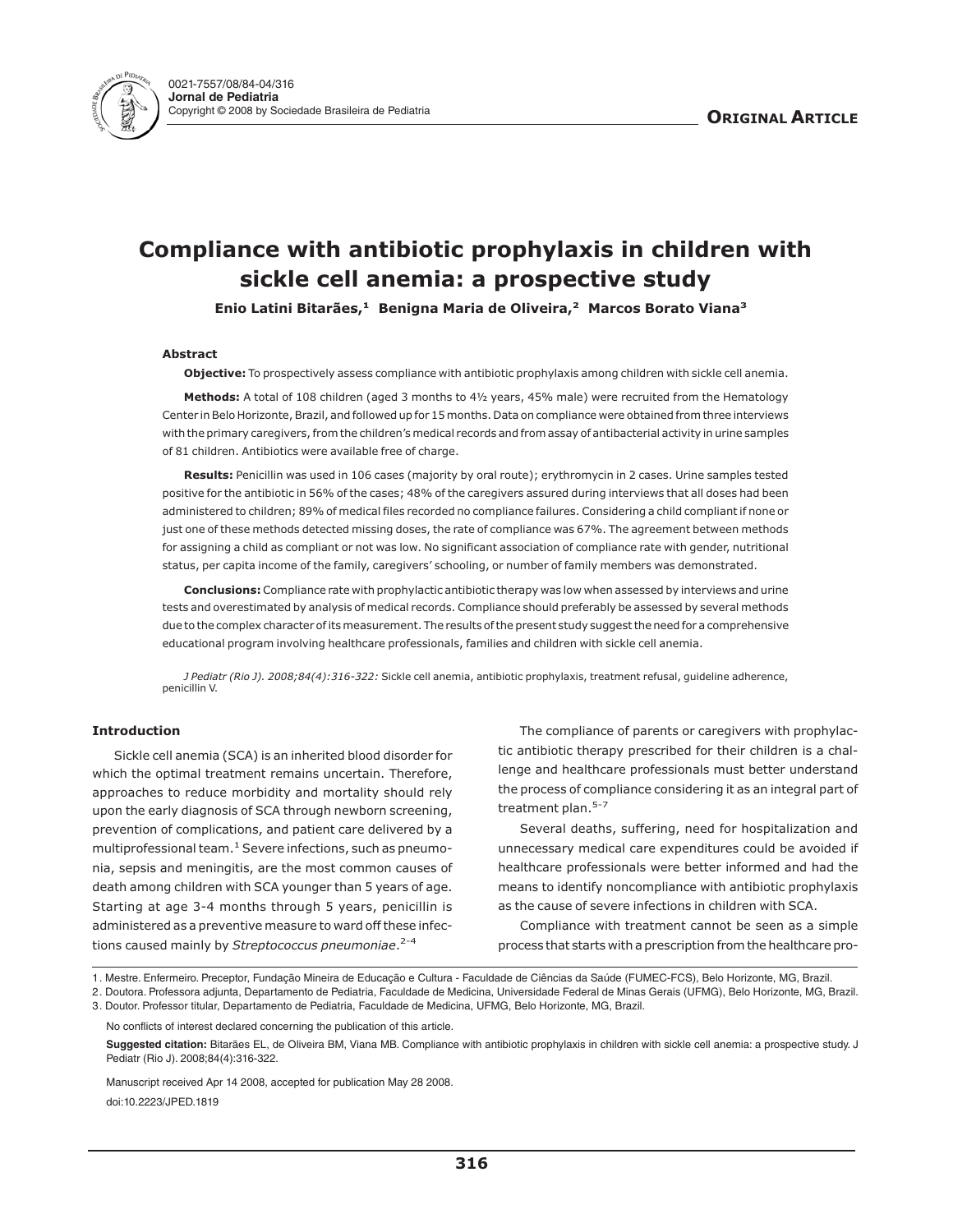fessional and ends with the patient's and/or caregivers' agreement with the prescribed medication. Several socioeconomic, cultural and behavioral factors have a strong influence on this process, what makes compliance difficult to measure only through objective methods.<sup>8,9</sup>

The purpose of this study was to assess compliance with prophylactic antibiotic therapy among children with SCA.

## **Methods**

We obtained a convenience sample of children with SCA (HbSS) diagnosed through a state-administered screening program (Programa Estadual de Triagem Neonatal de Minas Gerais, PETN-MG), followed at the Hematology Center in Belo Horizonte (HBH), Brazil, aged 3-54 months, on antibiotic prophylaxis (oral penicillin V, benzathine penicillin or erythromycin) in accordance with the Fundação Hemominas protocol. Families were recruited between January and April 2005 by the time of the child's scheduled follow-up appointment. A total of 125 families were invited to participate in this prospective study corresponding to 128 children (three families with two siblings); one family refused to sign the informed consent. This sample represented about 2/3 of all children with SCA eligible for the study; the remaining children did not have a scheduled follow-up appointment during the recruitment period or did not report to the appointment. Of the 127 children enrolled in the study, 19 were subsequently excluded: 12 because of loss to follow up, two because they were transferred to another health unit, one because diagnosis was  $S\beta^{0}$ -thalassemia, and four died in the beginning of the study; leaving 108 eligible children for analysis.

Three methods were used to assess compliance: standardized interview questionnaires, information abstracted from medical records and urine assay for antibiotic activity.

A questionnaire was administered to each primary caregiver by the time of the follow-up appointments, in three different occasions: during the recruitment period, on an intermediate date and the last one at the end of the study. One of the researchers (ELB) performed 70% of the interviews, and the remaining 30% were performed by two undergraduate nursing students trained by him. Appointment intervals ranged from 2 to 6 months, depending on the routine scheduling system and the family compliance rates for follow-up. To enable all families to have three interviews, the total study period comprised the 15 months from January 2005 to April 2006. During the interviews, the caregivers were questioned about the child's ongoing medication at the time of application of the questionnaire; dosage frequency; person responsible for each dose administration; dosage schedule and intervals; number of missed doses and reason for missing doses; medication administration difficulties; understanding of medical instructions; and whether the caregiver had been instructed by other healthcare professionals on medication administration. Antibiotics were available free of charge for all patients.

Assessment of compliance by medical records abstracting was performed simultaneously to the application of the questionnaires and focused on the answers the caregivers gave the physician to the questions regarding regular, irregular or no use of the medication.

To assess compliance by urine assay for antibiotic activity, each caregiver was asked to provide a urine sample of the child during the study period. Children had urine collected following the application of the questionnaire when caregivers informed administration of oral penicillin in that morning or administration of benzathine penicillin 1-7 days prior to the scheduled appointment at the hematology center. Several caregivers informed that they had not administered oral penicillin to the child that morning due to preparations for visiting the hematology center. In these cases, at the end of the interview, caregivers were given the necessary orientation and a mail-in kit containing material for filter-paper collection of urine samples at home. Time for urine collection was established in written form, according to the information obtained from the questionnaire on the administration of the oral antibiotic, without letting the caregiver draw out the connection between antibiotic administration and time of urine collection. We requested the children who had achieved sphincter control to collect urine 1-2 h after the usual time of antibiotic administration informed by the mother. Children lacking sphincter control were given a urine collector which should be used 30 min after the usual time of antibiotic administration and kept for 1.5 h. Collection should be performed daily until the adequate sample of urine was obtained as previously oriented. Children on intramuscular penicillin, who would collect urine sample at home, should observe the urine collection schedule at the hematology center. All material necessary to the collection, such as self-addressed stamped envelopes, small protective envelope containing a filter-paper strip marked at one end (to dip into urine), urine collectors, was available for the caregivers.

No special care was given to the storage of the envelopes received via mail. However, urine samples were assayed for antibiotic activity only when delivered within 7 days of the mailing date.

The actual purpose of urine collection was not revealed to the caregivers to avoid interference in the process of compliance gaining. Patients were informed that it was a routine urine examination.

Each urine sample was assayed by an established method (bacteria highly sensitive to penicillin and erythromycin with agar disk diffusion). Tests were considered positive when an inhibition halo was visible around the filter-paper strip wetted in urine.<sup>10-12</sup>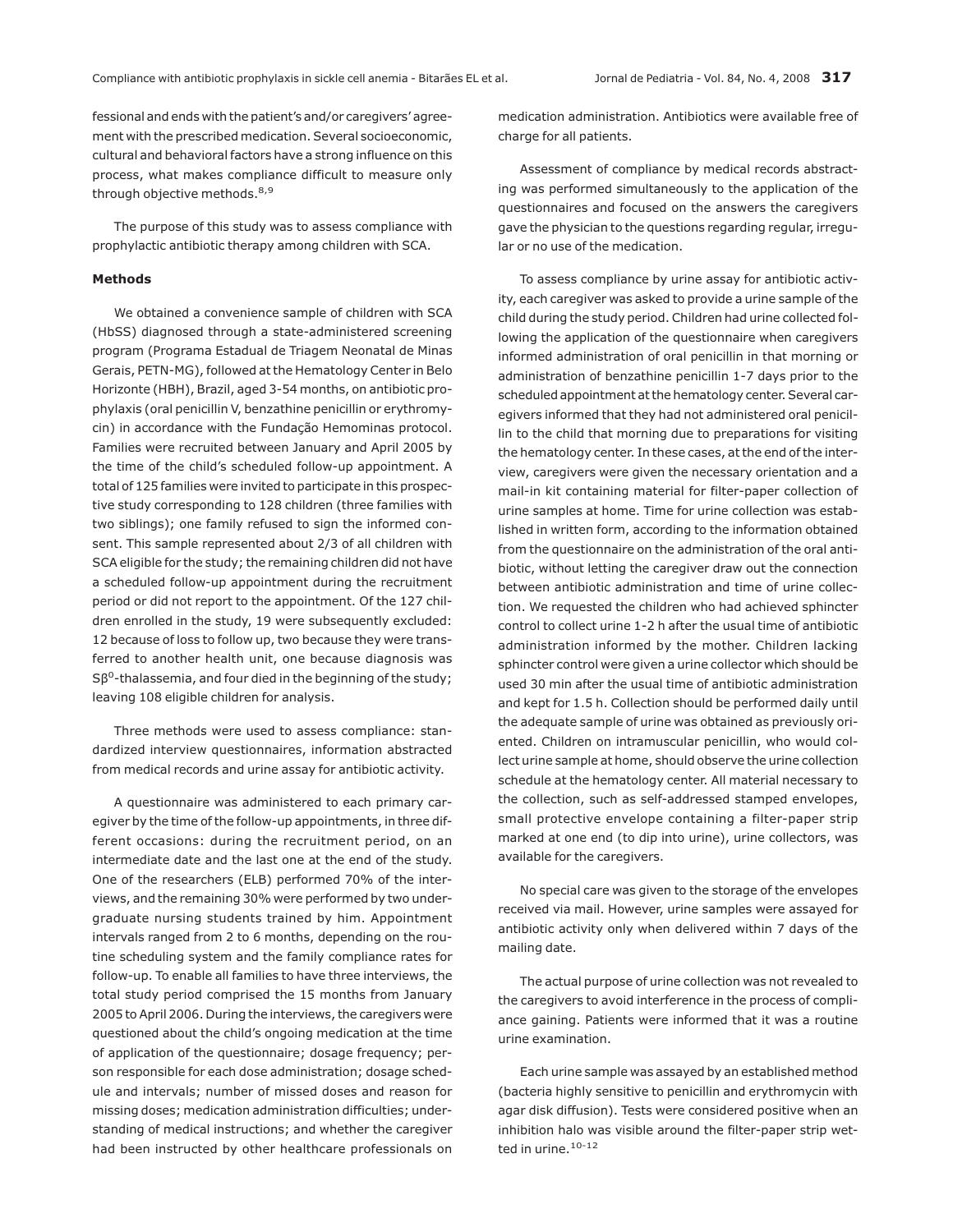Data on family history and socioeconomic situation were obtained from the children's medical records. We analyzed data regarding family income, number of family members and caregiver's schooling.

To assess nutritional status, indicators were height-for-age (HAZ) and weight-for-height (WHZ) expressed as z scores, considering weight and height of the child at study enrollment. Reference population was set as standardized by the National Center for Health Statistics (CDC, 2000).<sup>13</sup>

To analyze compliance failures, frequency tables were constructed to characterize distribution of categorical variables. For analysis, each child was considered as an individual case, regardless of kinship (three pairs of siblings). Fisher exact test was used to explore associations between these variables (2  $x$  2 tables) and chi-square trend analysis was used for  $3 \times 3$ tables when variables showed degree of order, such as number of family members, caregiver's schooling, etc. Mann-Whitney nonparametric test was used to compare groups with good and poor compliance rates in relation to the variable showing a non-normal distribution by Kolmogorov-Smirnov test, such as age and *per capita* income of the family. Similarly, Kruskal-Wallis nonparametric test was used when the variable for compliance had three levels, such as the number of times patient failed to take the antibiotic dose.

Final compliance was assessed by means of a variable which involved the three methods utilized. Children were considered compliant if compliance was achieved through the three methods applied or if only one of the methods exhibited compliance failures. Otherwise they were considered non-compliant, i.e., when noncompliance evidence was found in two or all three methods. A value of  $p < 0.05$  was considered statistically significant.

Parents/guardians of the children signed an informed consent for enrollment in the study. It had been previously approved by the Research Ethics Committee of the Fundação Hemominas on Nov 09, 2004 (protocol no. 116).

#### **Results**

Of the 108 children studied, 49 were male (45.4%) and 59 were female (54.6%). Mean age was 25.3 months at the first interview. *Per capita* income of the family ranged from 0 to 3.06 of a monthly minimum wage (percentile 25: 0.23; mean: 0.33; percentile 75: 0.53).

Thirty-four families had two or three members (31.5%), 45 had four or five members (41.6%) and 29 had six or more members (26.9%). The mother was the primary caregiver in 102 of the cases (94.4%).

Regarding caregiver's schooling, 65 had not completed elementary school (60%), 25 had either completed elementary school or not completed high school (23%) and 16 had





completed high school (15%). Only one caregiver was illiterate and another one had a college degree.

At first interview, 26 children (24.1%) were considered malnourished by the WHZ anthropometric indicator and 13.9% by the HAZ indicator.

Erythromycin was prescribed in two cases (2%), benzathine penicillin in 11 cases (10%), oral penicillin V in 82 cases (76%) and alternating with benzathine in the remaining 13 cases (12%).

Figure 1 shows the results when, considering the three interviews applied, the caregivers were questioned about the number of times they had failed to administer the antibiotic. More than half of all caregivers (52%) admitted having forgotten, at least once, to administer an antibiotic dose.

With respect to knowledge regarding the child's medication therapy, inaccurate answers were observed in 13 interviews; 11 caregivers could not correctly say the word "penicillin," nor a similar word which could resemble penicillin, and two caregivers completely ignored that the child was on antibiotic therapy. Concerning understanding of medical instructions on antibiotic prophylaxis, only three caregivers reported lack of understanding during the first interviews, with subsequent improvement in understanding.

When questioned about whether another healthcare professional, in addition to their physician, had provided them with further orientation on penicillin administration, reference to nurses performing this task was observed in the interviews of nine children only.

In 96 children (89%), no compliance failures in antibiotic administration occurred according to information abstracted from the medical records retrospectively analyzed.

Of the 108 children studied, 81 provided urine samples for antibiotic activity testing: 36 (44%) tested negative and 45 (56%) tested positive for presence of antibiotic. Of the 81 samples, only 11 were collected right after the interview, when the mother informed administration of oral penicillin in that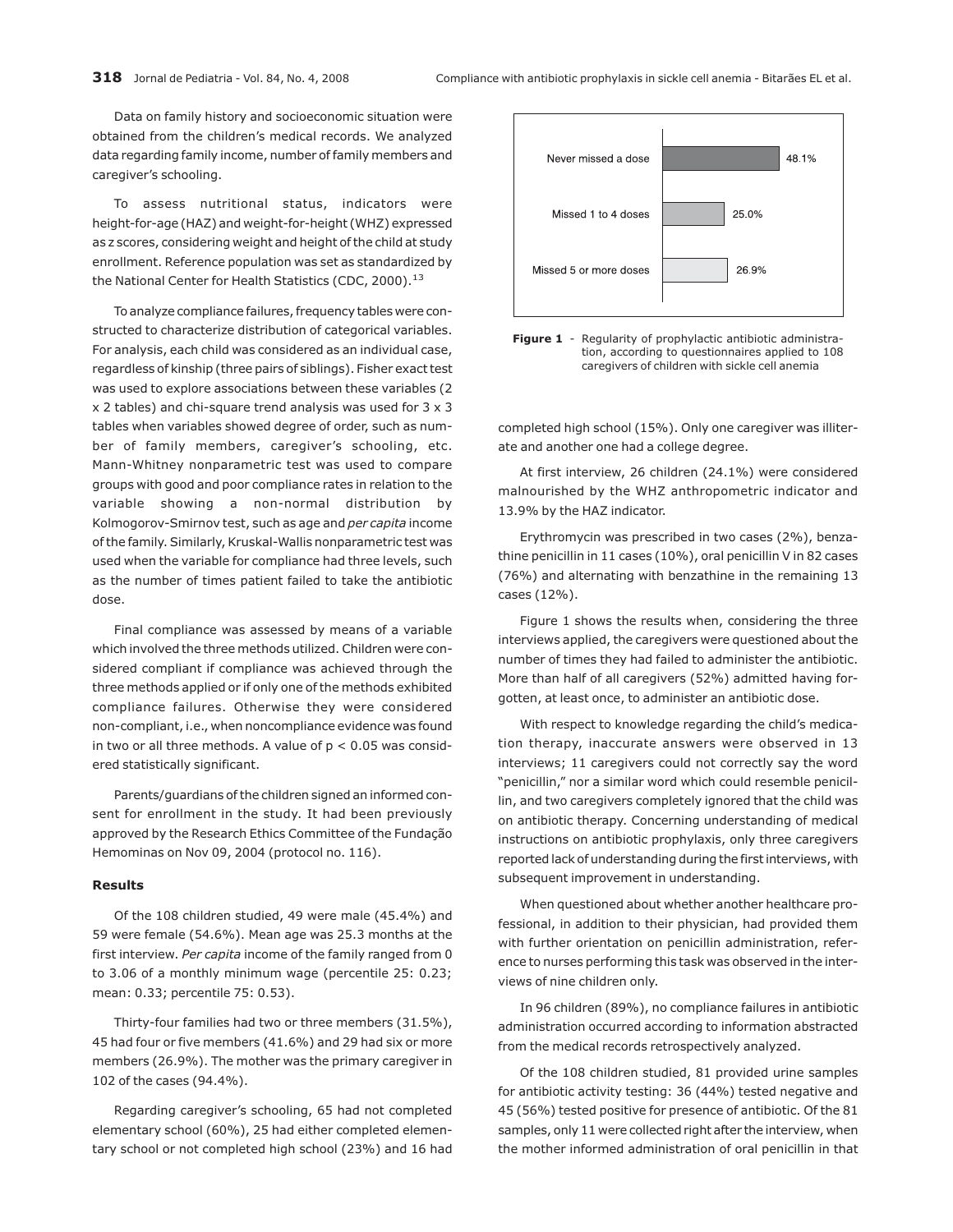| <b>Table 1</b> - Association between compliance failures detected by interviews and assay of antibacterial activity in urine samples of 81 children with |  |
|----------------------------------------------------------------------------------------------------------------------------------------------------------|--|
| sickle cell disease on antibiotic prophylaxis*                                                                                                           |  |

|                                  | Compliance rate by questionnaires (number of children and %) <sup>+</sup> |             |                         |              |
|----------------------------------|---------------------------------------------------------------------------|-------------|-------------------------|--------------|
| Antibiotic in urine <sup>#</sup> | O                                                                         | 1           | $\overline{\mathbf{2}}$ | <b>Total</b> |
| No.                              | 13 (34.2%)                                                                | 13 (59.1%)  | 10 (47.6%)              | 36 (44.4%)   |
| Yes                              | 25 (65.8%)                                                                | $9(40.9\%)$ | 11 (52.4%)              | 45 (55.6%)   |
| Total                            | 38 (100%)                                                                 | 22 (100%)   | 21 (100%)               | 81 (100%)    |

 $* p = 0.22$  (chi-square trend analysis).

† Compliance rate by questionnaires = total number of times in which patient did not take the antibiotic although no medical orientation for weaning treatment:  $0 =$  none,  $1 =$  one to four times and  $2 =$  five or more times.<br> $\pm$  Antibiotic in urine = compliance failures detected by urine assay for antibiotic activity.

morning or administration of benzathine penicillin within the last 7 days. Five of these samples tested positive (45.5%). Of the 70 mail-in samples, 40 tested positive (57%).

Considering the child compliant if none or only one of the methods applied detected compliance failures, compliance rate reached 67% (72/108). However, the level of concordance between the three methods used to measure compliance was low (Tables 1-3).

No significant association was found between compliance and caregivers' schooling, children nutritional status, gender, age, number of family members and *per capita* income of the family.

## **Discussion**

Compliance is a multifaceted process involving patients' attitude towards their treatment and may also be influenced by the measurement method of choice, location where the study is carried out and the definition of "good compliance" adopted.<sup>5</sup>

The number of children included in this study ( $n = 108$ ) was higher than that of most studies with similar purposes.14-19 All children were recruited from the PETN-MG and followed up at the HBH, allowing for sample homogeneity.

Application of questionnaires to the caregivers is a method commonly used in clinical practice and easy to perform. Questionnaires might not be the most accurate tool to assess compliance, but they proved helpful in learning about patterns of compliance failures and are useful as a means of starting a conversation about the theme with the caregiver, $20$  as conducted in the present study. Due to its "investigative" character, this method may overestimate compliance rates, what might have happened in the present study as well as observed in a Brazilian study on compliance among children with asthma. $^{21}$ 

**Table 2** - Association between compliance failures detected by analysis of medical records and assay of antibacterial activity in urine samples of 81 children with sickle cell disease on antibiotic prophylaxis\*

|                       | Compliance rate by medical records<br>(number of children and %) <sup>+</sup> |             |              |
|-----------------------|-------------------------------------------------------------------------------|-------------|--------------|
| Antibiotic in urine * | $\mathbf 0$                                                                   | 1           | <b>Total</b> |
| No                    | 33 (45.8%)                                                                    | $3(33.3\%)$ | 36 (44.4%)   |
| Yes                   | 39 (54.2%)                                                                    | $6(66.7\%)$ | 45 (55.6%)   |
| Total                 | 72 (100%)                                                                     | $9(100\%)$  | 81 (100%)    |
|                       |                                                                               |             |              |

 $* p = 0.72.$ 

 $^+$ Compliance rate by medical records = compliance failures detected through information from the patients' medical records: 0 = used antibiotic, accord-<br>ing to notes in medical records; 1 = did not use or used on an irr

 $^{\ast}$  Antibiotic in urine = compliance failures detected by urine assay for antibiotic activity; no: tested negative; yes: tested positive.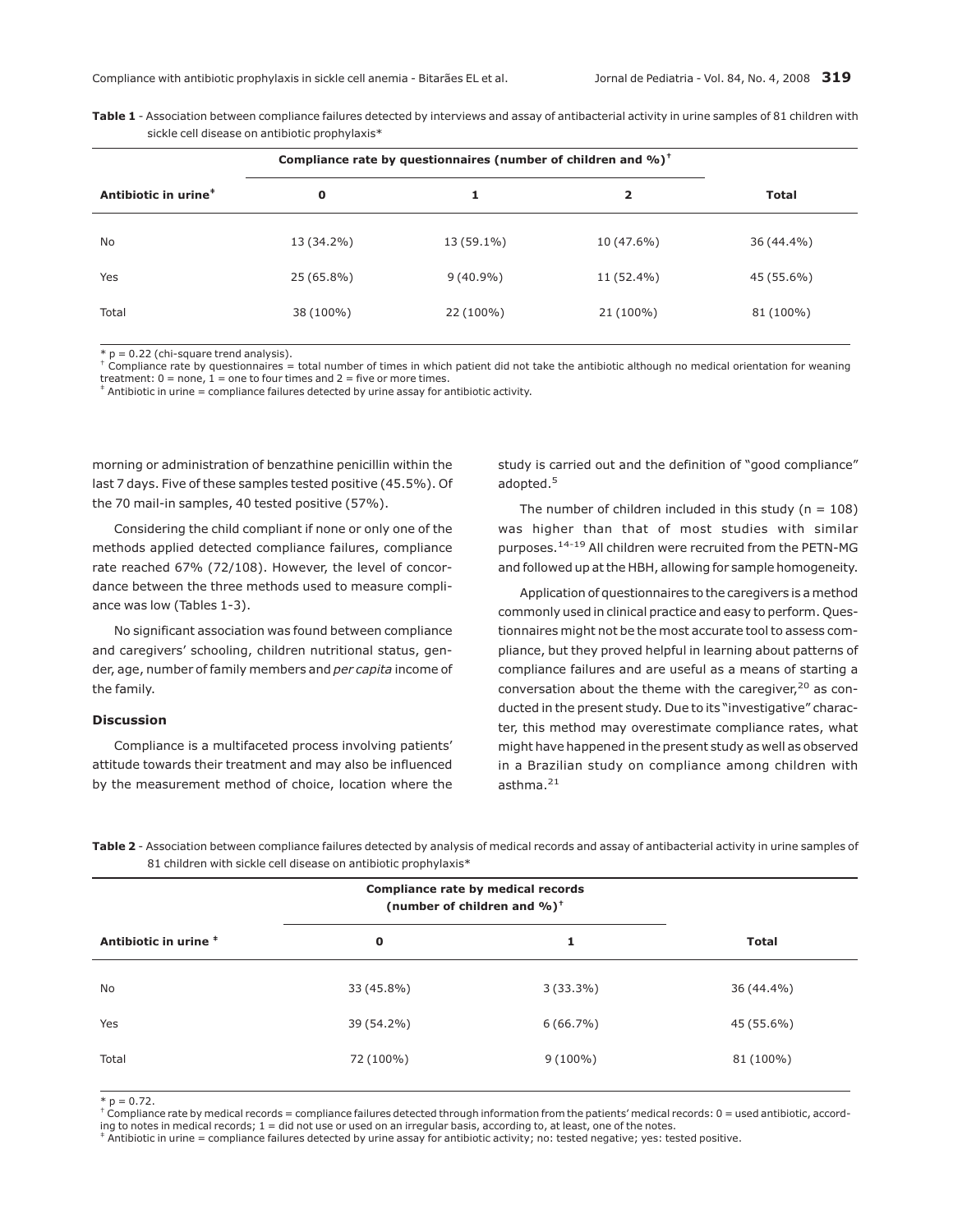| <b>Table 3</b> - Association between compliance failures detected by interviews and analysis of medical records of 108 children with sickle cell disease |  |  |
|----------------------------------------------------------------------------------------------------------------------------------------------------------|--|--|
| on antibiotic prophylaxis*                                                                                                                               |  |  |

|                                                      |             | Compliance rate by questionnaires (number of children and %) <sup>+</sup> |                |              |
|------------------------------------------------------|-------------|---------------------------------------------------------------------------|----------------|--------------|
| <b>Compliance by</b><br>medical records <sup>#</sup> | $\mathbf 0$ | 1                                                                         | $\overline{2}$ | <b>Total</b> |
| $\mathbf 0$                                          | 48 (92.3%)  | 25 (92.6%)                                                                | 23 (79.3%)     | 96 (88.9%)   |
| 1                                                    | $4(7.7\%)$  | $2(7.4\%)$                                                                | $6(20.7\%)$    | $12(11.1\%)$ |
| Total                                                | 52 (100%)   | 27 (100%)                                                                 | 29 (100%)      | 108 (100%)   |
|                                                      |             |                                                                           |                |              |

 $*$  p = 0.098 (chi-square trend analysis).

† Compliance rate by questionnaires = total number of times in which patient did not take the antibiotic although no medical orientation for weaning treatment: 0 = none, 1 = one to four times and 2 = five or more times.<br> $\ddagger$  Compliance by medical records = compliance failures detected through information from the patients' medical records: 0 = used antibiotic, accord

notes in medical records;  $1 =$  did not use or used on an irregular basis, according to, at least, one of the notes.

Forgetfulness was the main reason reported by caregivers for missing the antibiotic doses, as previously evidenced in studies carried out by the authors on children with lymphoblastic leukaemia.<sup>22,23</sup> Most of the caregivers reported good understanding of the information delivered by the doctors on the child's health condition. However, the results revealed that caregivers were more concerned with disease-related issues than with antibiotic prophylaxis.

The analysis of the medical records revealed that almost 90% of the children would be using prophylactic antibiotics on a regular basis, strongly contrasting with data obtained from the interviews and urine assay for antibiotic activity. This finding corroborates the opinion that estimates carried out by the doctor in charge should be considered an inaccurate method to assess compliance.<sup>21,24</sup>

Negative results accounted for 44% of the urine tests for antibiotic activity, similar to results found by other authors.<sup>4,14,15</sup> The mail-in technique for filter-paper collection of urine samples at home proved to be a practical and feasible method to assess compliance with antibiotic therapy in a long-term study predicting collection of several urine samples of each patient.

Divergence of results between the three methods applied in this study has also been observed by other authors.<sup>15,17</sup>

In accordance with the literature, no significant association was found between compliance and gender, caregiver's schooling, number of family members, nutritional status or *per capita* income of the family. In Brazil, in children with lymphoblastic leukaemia, a statistically significant association was observed between compliance and malnutrition, probably due to socioeconomic condition.<sup>22</sup>

These findings confirm that assessment of compliance is a complex process, making compliance difficult to measure accurately through both direct and indirect methods. Among the direct methods, we quote the direct observation of patient taking the medication, not feasible on a daily routine, and assay of blood or urine levels of the medication in use or of an associated biological marker. Among the indirect methods, we quote the questionnaires and interviews, manual or electronic tablet count, pharmacy registration on dispensed drugs, assessment of clinical response or physiological effects of the drug, and patient diary.<sup>25</sup> The exclusive use of objective methods is not enough to widely approach the problem. Several professionals' and researchers' main concerns lie on the feasibility of measuring the extent of compliance by means of methods considered objective and, then, associate the degree of compliance with factors that might facilitate or hinder compliance gaining. This approach to compliance, also adopted in the present study, tends to disregard important aspects, such as the several information sources available for patients, information provided by healthcare professionals, influence of the media and of family behavior, which make compliance an active and intentional process.<sup>4,26-28</sup>

Finally, an important question that stems from this scenario is: what would be the adequate level of compliance with penicillin therapy to achieve adequate prevention of severe infections in children with SCA? The literature does not provide, as yet, a clear answer to this question, neither to the SCA case, neither to most of diseases for which antibiotic prophylaxis is an indication. Consumption of more than 33% of penicillin reduced the risk of recurrent rheumatic fever, and usage of 88% of antihypertensive drugs was enough to maintain blood pressure under control.<sup>20</sup> The methodology employed in the present study did not allow for approaching this aspect, since there would be a need for a systematic recording of the infection episodes, their severity and probable etiology, and also methods and techniques to assess compliance in a continuous scale or, at least, in several increasing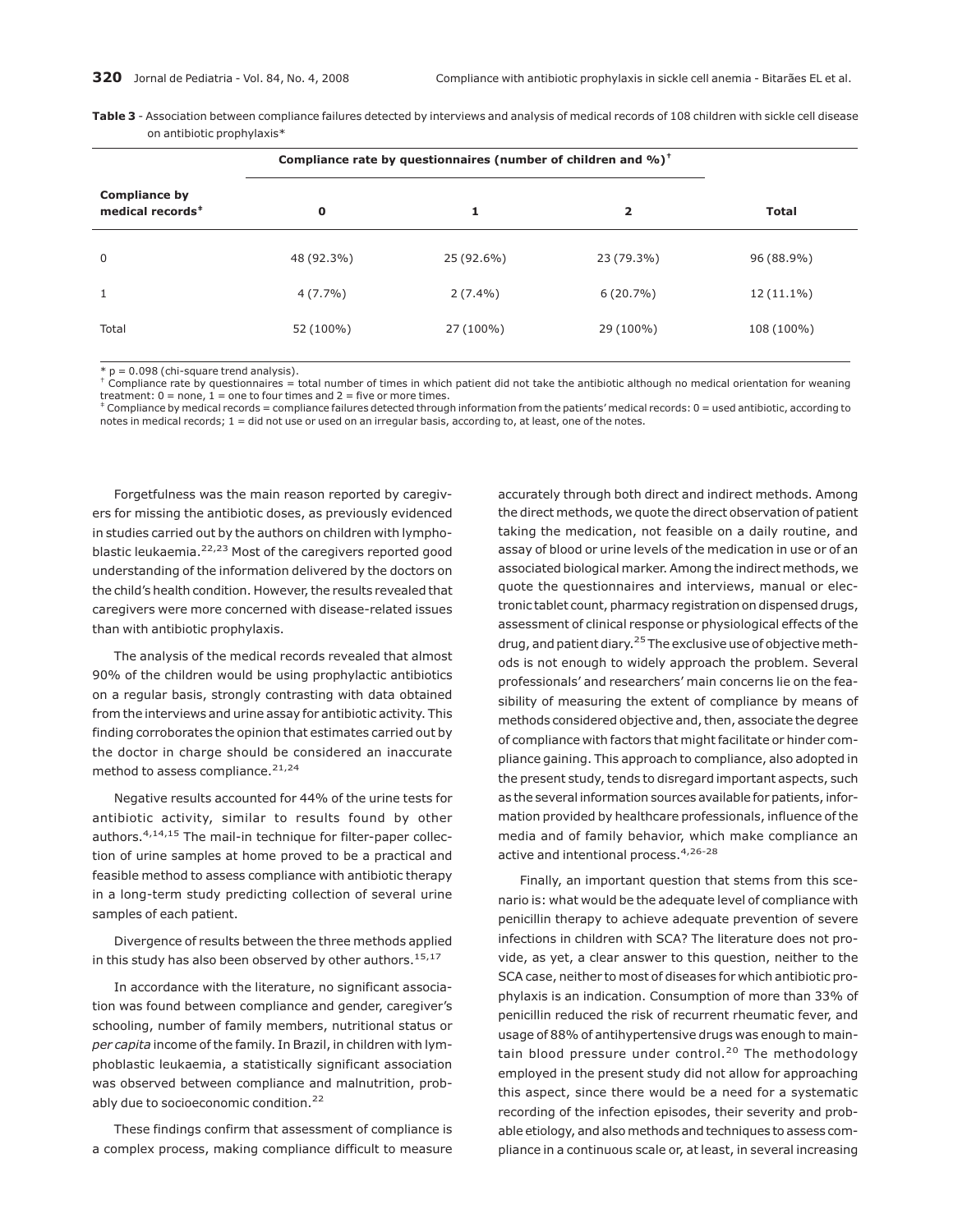or decreasing categories which could reflect the degree of compliance.

Preference for using intramuscular benzathine penicillin every 3 weeks instead of daily administration of oral penicillin comes as an alternative which could, apparently, improve treatment compliance. Due to the limited number of children in the present study that used benzathine penicillin, a valid comparison was not possible. This alternative is many times rejected by the children and their parents because it is painful; additionally, this alternative would require empirical proof of greater compliance rates than those of oral administration in children with SCA, who experience on a regular basis SCA-related vaso-occlusive painful episodes.

In conclusion, the "noncompliance" problem remains a challenge for healthcare professionals. According to the literature and to the results of our study, as yet, no method has proved completely reliable to assess compliance. However, investigation of compliance, in light of direct and/or indirect methods, as the one carried out in the present study, is certainly a valid approach. The work that we developed contributed to improving knowledge regarding the population studied and their behavior and also regarding specifics on the assistance provided by the institution. Information obtained on several aspects regarding compliance in a group of patients with a chronic and hereditary disease may benefit patients and their families, as well as contribute towards the education of the health team involved in patient care. Establishment of new protocols for patient care, improvement of doctor/family/child relationship, systemization of the assistance by nurses, social assistants and other healthcare professionals to parents, caregivers and the children's teachers are actions that will assure a better quality of attention to the children with SCA.

## **Acknowledgments**

We would like to thank the administrative staff and healthcare professionals at the ambulatory care of Fundação Hemominas/HBH for their assistance. A special thanks to the UFMG undergraduate students Ed Wilson, Fabiano Wendel, Marcos Vinicius Figueiredo and Stefânia Barros and to Dra. Mitiko Murao, for her great assistance during several stages of the study.

## **References**

- 1. Agência Nacional de Vigilância Sanitária (ANVISA). Manual de diagnóstico e tratamento de doenças falciformes. Brasília, DF: Ministério da Saúde; 2002.
- 2. Zarkowsky HS, Gallagher D, Gill FM, Wang WC, Falletta JM, Lande WM, et al. [Bacteremia in sickle hemoglobinopathies.](http://www.ncbi.nlm.nih.gov/entrez/query.fcgi?cmd=Retrieve&db=pubmed&dopt=abstract&list_uids=3531449) J Pediatr. 1986;109:579-85.
- 3. Gaston MH, Verter JI, Woods G, Pegelow C, Kelleher J, Presbury G, et al. [Prophylaxis with oral penicillin in children with](http://www.ncbi.nlm.nih.gov/entrez/query.fcgi?cmd=Retrieve&db=pubmed&dopt=abstract&list_uids=3086721) [sickle cell anemia. A randomized trial.](http://www.ncbi.nlm.nih.gov/entrez/query.fcgi?cmd=Retrieve&db=pubmed&dopt=abstract&list_uids=3086721) N Engl J Med. 1986;314: 1593-9.
- 4. Pegelow CH, Armstrong FD, Light S, Toledano SR, Davis J. [Experience with the use of prophylactic penicillin in children with](http://www.ncbi.nlm.nih.gov/entrez/query.fcgi?cmd=Retrieve&db=pubmed&dopt=abstract&list_uids=2019928) [sickle cell anemia.](http://www.ncbi.nlm.nih.gov/entrez/query.fcgi?cmd=Retrieve&db=pubmed&dopt=abstract&list_uids=2019928) J Pediatr. 1991;118:736-8.
- 5. Matsui DM. [Drug compliance in pediatrics.](http://www.ncbi.nlm.nih.gov/entrez/query.fcgi?cmd=Retrieve&db=pubmed&dopt=abstract&list_uids=9057780) Clinical and research issues. Pediatr Clin North Am. 1997;44:1-14.
- 6. Wright EC. [Non-compliance-or how many aunts has Matilda?](http://www.ncbi.nlm.nih.gov/entrez/query.fcgi?cmd=Retrieve&db=pubmed&dopt=abstract&list_uids=8105172) Lancet. 1993;342:909-13.
- 7. Day S, Brunson G, Wang W. [A successful education program for](http://www.ncbi.nlm.nih.gov/entrez/query.fcgi?cmd=Retrieve&db=pubmed&dopt=abstract&list_uids=1548563) [parents of infants with newly diagnosed sickle cell disease.](http://www.ncbi.nlm.nih.gov/entrez/query.fcgi?cmd=Retrieve&db=pubmed&dopt=abstract&list_uids=1548563) J Pediatr Nurs. 1992;7:52-7.
- 8. La Greca AM. [Issues in adherence with pediatric regimens.](http://www.ncbi.nlm.nih.gov/entrez/query.fcgi?cmd=Retrieve&db=pubmed&dopt=abstract&list_uids=2258792) J Pediatr Psychol. 1990;15:423-36.
- 9. Conrad P. [The meaning of medications: another look at](http://www.ncbi.nlm.nih.gov/entrez/query.fcgi?cmd=Retrieve&db=pubmed&dopt=abstract&list_uids=3975668) [compliance.](http://www.ncbi.nlm.nih.gov/entrez/query.fcgi?cmd=Retrieve&db=pubmed&dopt=abstract&list_uids=3975668) Soc Sci Med. 1985;20:29-37.
- 10. Charney E, Bynum R, Eldredge D, Frank D, MacWhinney JB, McNabb N, et al. [How well do patients take oral penicillin? A](http://www.ncbi.nlm.nih.gov/entrez/query.fcgi?cmd=Retrieve&db=pubmed&dopt=abstract&list_uids=5006583) [collaborative study in private practice.](http://www.ncbi.nlm.nih.gov/entrez/query.fcgi?cmd=Retrieve&db=pubmed&dopt=abstract&list_uids=5006583) Pediatrics. 1967;40: 188-95.
- 11. Bergman AB, Werner RJ. [Failure of children to receive penicillin](http://www.ncbi.nlm.nih.gov/entrez/query.fcgi?cmd=Retrieve&db=pubmed&dopt=abstract&list_uids=13970724) [by mouth.](http://www.ncbi.nlm.nih.gov/entrez/query.fcgi?cmd=Retrieve&db=pubmed&dopt=abstract&list_uids=13970724) N Engl J Med. 1963;268:1334-8.
- 12. Markowitz M, Gordis L[.Amail-in technique for detecting penicillin](http://www.ncbi.nlm.nih.gov/entrez/query.fcgi?cmd=Retrieve&db=pubmed&dopt=abstract&list_uids=5635481) [in urine: application to the study of maintenance of prophylaxis](http://www.ncbi.nlm.nih.gov/entrez/query.fcgi?cmd=Retrieve&db=pubmed&dopt=abstract&list_uids=5635481) [in rheumatic fever patients.](http://www.ncbi.nlm.nih.gov/entrez/query.fcgi?cmd=Retrieve&db=pubmed&dopt=abstract&list_uids=5635481) Pediatrics. 1968;41:151-3.
- 13. Dean AG, Arner TG, Sunki GG, Friedman R, Lantinga M, Sangam S, et al. Epi InfoTM. A database and statistics program for public health professionals. Atlanta, GA: Centers for Disease Control and Prevention; 2002.
- 14. Teach SJ, Lillis KA, Grossi M. [Compliance with penicillin](http://www.ncbi.nlm.nih.gov/entrez/query.fcgi?cmd=Retrieve&db=pubmed&dopt=abstract&list_uids=9529466) [prophylaxis in patients with sickle cell disease.](http://www.ncbi.nlm.nih.gov/entrez/query.fcgi?cmd=Retrieve&db=pubmed&dopt=abstract&list_uids=9529466) Arch Pediatr Adolesc Med. 1998;152:274-8.
- 15. Cummins D, Heuschkel R, Davies SC. [Penicillin prophylaxis in](http://www.ncbi.nlm.nih.gov/entrez/query.fcgi?cmd=Retrieve&db=pubmed&dopt=abstract&list_uids=2039895) [children with sickle cell disease in Brent.](http://www.ncbi.nlm.nih.gov/entrez/query.fcgi?cmd=Retrieve&db=pubmed&dopt=abstract&list_uids=2039895) BMJ. 1991;302: 989-90.
- 16. Berkovitch M, Papadouris D, Shaw D, Onuaha N, Dias C, Olivieri NF. [Trying to improve compliance with prophylactic](http://www.ncbi.nlm.nih.gov/entrez/query.fcgi?cmd=Retrieve&db=pubmed&dopt=abstract&list_uids=9663818) [penicillin therapy in children with sickle cell disease.](http://www.ncbi.nlm.nih.gov/entrez/query.fcgi?cmd=Retrieve&db=pubmed&dopt=abstract&list_uids=9663818) Br J Clin Pharmacol. 1998;45:605-7.
- 17. Elliott V, Morgan S, Day S, Mollerup LS, Wang W. [Parental health](http://www.ncbi.nlm.nih.gov/entrez/query.fcgi?cmd=Retrieve&db=pubmed&dopt=abstract&list_uids=11216702) [beliefs and compliance with prophylactic penicillin administration](http://www.ncbi.nlm.nih.gov/entrez/query.fcgi?cmd=Retrieve&db=pubmed&dopt=abstract&list_uids=11216702) [in children with sickle cell disease.](http://www.ncbi.nlm.nih.gov/entrez/query.fcgi?cmd=Retrieve&db=pubmed&dopt=abstract&list_uids=11216702) J Pediatr Hematol Oncol. 2001; 23:112-6.
- 18. Buchanan GR, Siegel JD, Smith SJ, De Passe BM. [Oral penicillin](http://www.ncbi.nlm.nih.gov/entrez/query.fcgi?cmd=Retrieve&db=pubmed&dopt=abstract&list_uids=7145549) [prophylaxis in children with impaired splenic function: a study of](http://www.ncbi.nlm.nih.gov/entrez/query.fcgi?cmd=Retrieve&db=pubmed&dopt=abstract&list_uids=7145549) [compliance.](http://www.ncbi.nlm.nih.gov/entrez/query.fcgi?cmd=Retrieve&db=pubmed&dopt=abstract&list_uids=7145549) Pediatrics. 1982;70:926-30.
- 19. Babiker MA. [Compliance with penicillin prophylaxis by children](http://www.ncbi.nlm.nih.gov/entrez/query.fcgi?cmd=Retrieve&db=pubmed&dopt=abstract&list_uids=3090751) [with impaired splenic function.](http://www.ncbi.nlm.nih.gov/entrez/query.fcgi?cmd=Retrieve&db=pubmed&dopt=abstract&list_uids=3090751) Trop Geogr Med. 1986;38: 119-22.
- 20. Steiner JF, Earnest MA. [The language of medication-taking.](http://www.ncbi.nlm.nih.gov/entrez/query.fcgi?cmd=Retrieve&db=pubmed&dopt=abstract&list_uids=10836931)Ann Intern Med. 2000;132:926-30.
- 21. Lasmar LM, Camargos PA, Costa LF, Fonseca MT, Fontes MJ, Ibiapina CC, et al. [Compliance with inhaled corticosteroid](http://www.ncbi.nlm.nih.gov/entrez/query.fcgi?cmd=Retrieve&db=pubmed&dopt=abstract&list_uids=17940683) [treatment: rates reported by guardians and measured by the](http://www.ncbi.nlm.nih.gov/entrez/query.fcgi?cmd=Retrieve&db=pubmed&dopt=abstract&list_uids=17940683) [pharmacy.](http://www.ncbi.nlm.nih.gov/entrez/query.fcgi?cmd=Retrieve&db=pubmed&dopt=abstract&list_uids=17940683) J Pediatr (Rio J). 2007;83:471-6.
- 22. de Oliveira BM, Viana MB, Zani CL, Romanha AJ. [Clinical and](http://www.ncbi.nlm.nih.gov/entrez/query.fcgi?cmd=Retrieve&db=pubmed&dopt=abstract&list_uids=15269085) [laboratory evaluation of compliance in acute lymphoblastic](http://www.ncbi.nlm.nih.gov/entrez/query.fcgi?cmd=Retrieve&db=pubmed&dopt=abstract&list_uids=15269085) [leukaemia.](http://www.ncbi.nlm.nih.gov/entrez/query.fcgi?cmd=Retrieve&db=pubmed&dopt=abstract&list_uids=15269085) Arch Dis Child. 2004;89:785-8.
- 23. de Oliveira BM, Viana MB, Arruda LM, Ybarra MI, Romanha AJ. [Avaliação da adesão ao tratamento através de questionários:](http://www.scielo.br/scielo.php?script=sci_arttext&pid=S0021-75572005000400012) [estudo prospectivo de 73 crianças portadoras de leucemia](http://www.scielo.br/scielo.php?script=sci_arttext&pid=S0021-75572005000400012) [linfoblástica aguda.](http://www.scielo.br/scielo.php?script=sci_arttext&pid=S0021-75572005000400012) J Pediatr (Rio J). 2005;81:245-50.